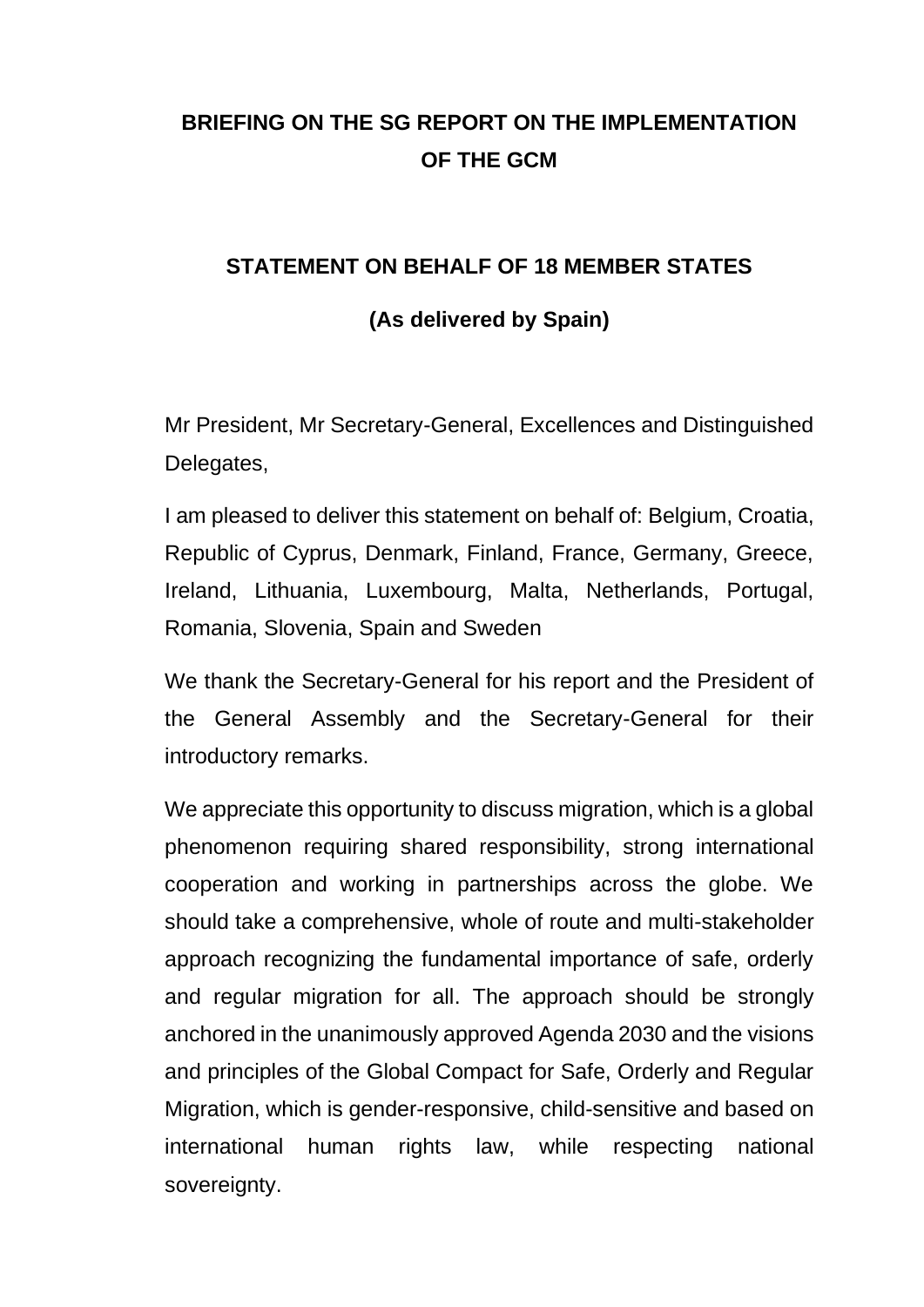The report and our discussions are all the more important as we are drawing our lessons from the COVID-19 pandemic. The pandemic impacted and continues to affect migrants strongly in many ways, exacerbating already existing vulnerabilities, inequalities and discrimination. The pandemic also emphasized the important role migrant workers can play in COVID-related response efforts and in our economies and societies more generally. In this context we have seen good examples of measures that helped migrants preserve their legal status. While, in some cases, unequal access to vaccines distribution and access has put migrants in situations of heightened vulnerability, good practices have emerged in this area too, with migrants being fully included in national health responses and vaccination plans.

The rising and increasingly complex needs worldwide have highlighted very clearly the importance of a strong collective response, including the "One UN" approach. We therefore emphasize the need to continue strengthening cooperation, coordination and synergies within the UN family and beyond, in line with each and everyone's respective core strengths and mandates and with a strong focus on implementing the humanitariandevelopment-peace nexus, as stressed in the recommendations of the report.

We continue to pursue a comprehensive and whole of route approach to migration. We also underline the importance of working together with our partners through comprehensive, tailor-made and mutually beneficial partnerships, based on common interests and commitments to save lives and to safeguard human rights, address the challenges of forced displacement, irregular migration, as well as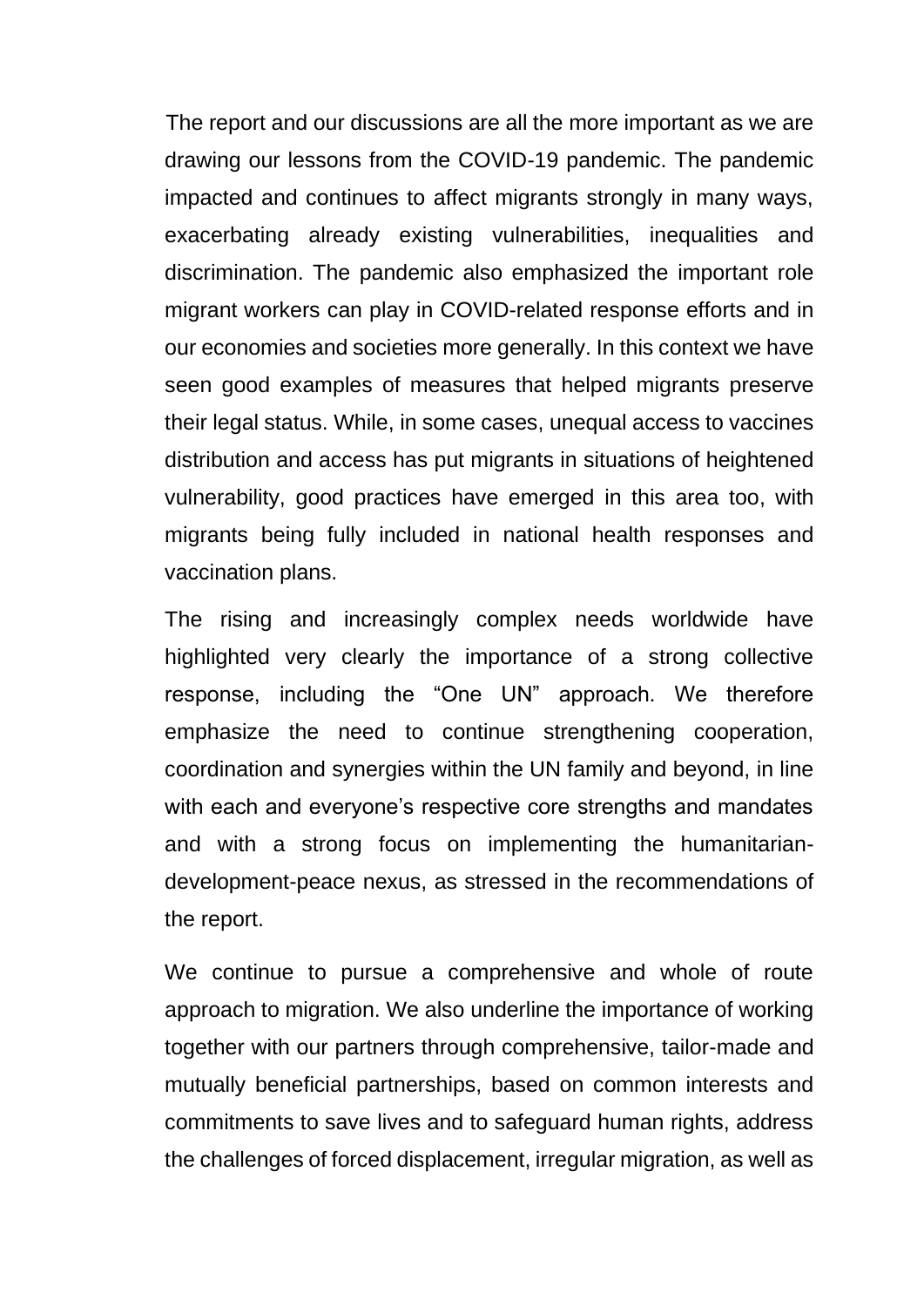all other aspects of migration and mobility. As also expressed in the Global Compact, this includes building capacity for migration management and policy, preventing and combating smuggling of migrants and human trafficking and supporting and protecting its victims, reinforcing border management and search and rescue cooperation, enhancing legal migration, while respecting national competences, access to basic services, integration and promoting social inclusion, ensuring effective return, readmission and sustainable reintegration, support to remittances and diaspora engagement, and tackling the root causes of irregular migration, as well as reaping the benefits of regular migration, including by meeting national labour market needs in countries of destination. We must also ensure that the human rights of women and girls, in all their diversity, are fully realized through gender-responsive migration policies, programmes and laws

Our cooperation should be supported by relevant policy tools and instruments and adequate and predictable funding. In this regard we highlight the importance of the Migration Multi-partnership Trust Fund as one of the tools to further contribute to the migration-related development goals.

Funding alone cannot address our common challenges successfully. All countries - of origin, transit and destination – need to live up to their political commitments to this end, including by curbing irregular migration and addressing its root causes, upholding the human rights of migrants, ensuring effective return, readmission and sustainable reintegration, and fostering social cohesion. All countries need to ensure the protection of all migrants against violence, including sexual and gender-based violence, and provide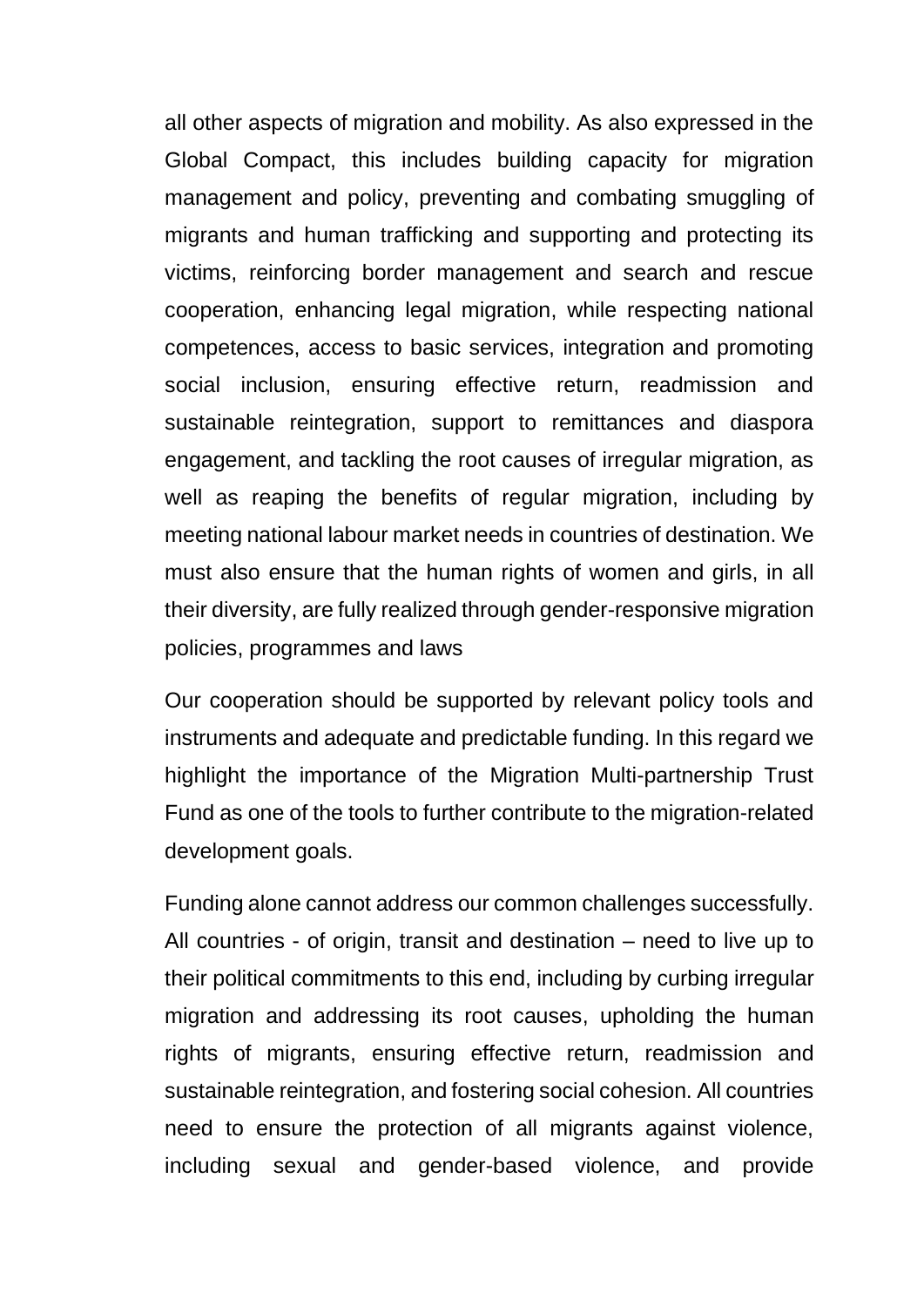comprehensive and trauma-sensitive support to survivors. It is key that we build on concrete lessons learnt and good practices achieved during the last years, including by building capacities wherever needed.

In recent months, we have also seen attempts by States to exploit human beings for political purposes. The instrumentalisation of migrants is utterly unacceptable. We strongly condemn any such attempts and underline the need to address these practices effectively.

We recognise the urgent need to consider the complexity of climate change and address its adverse effects, which are exacerbating already dire situations. The Platform on Disaster Displacement is an important tool for highlighting the issue of disaster and climaterelated displacement, and to strengthen our efforts for more coordinated action in this area.

Comprehensive and balanced migration policies built on norms and practices and joint commitments need to continue across the globe, taking into account the lessons learnt of the pandemic.

These need to be based on reliable data and statistics and improving the quality, accessibility and comparability of such data should remain an important horizontal objective.

We call for stronger international migration cooperation between states, as well as other relevant stakeholders, also in the context of the Global Compact as a means to further improve implementation,